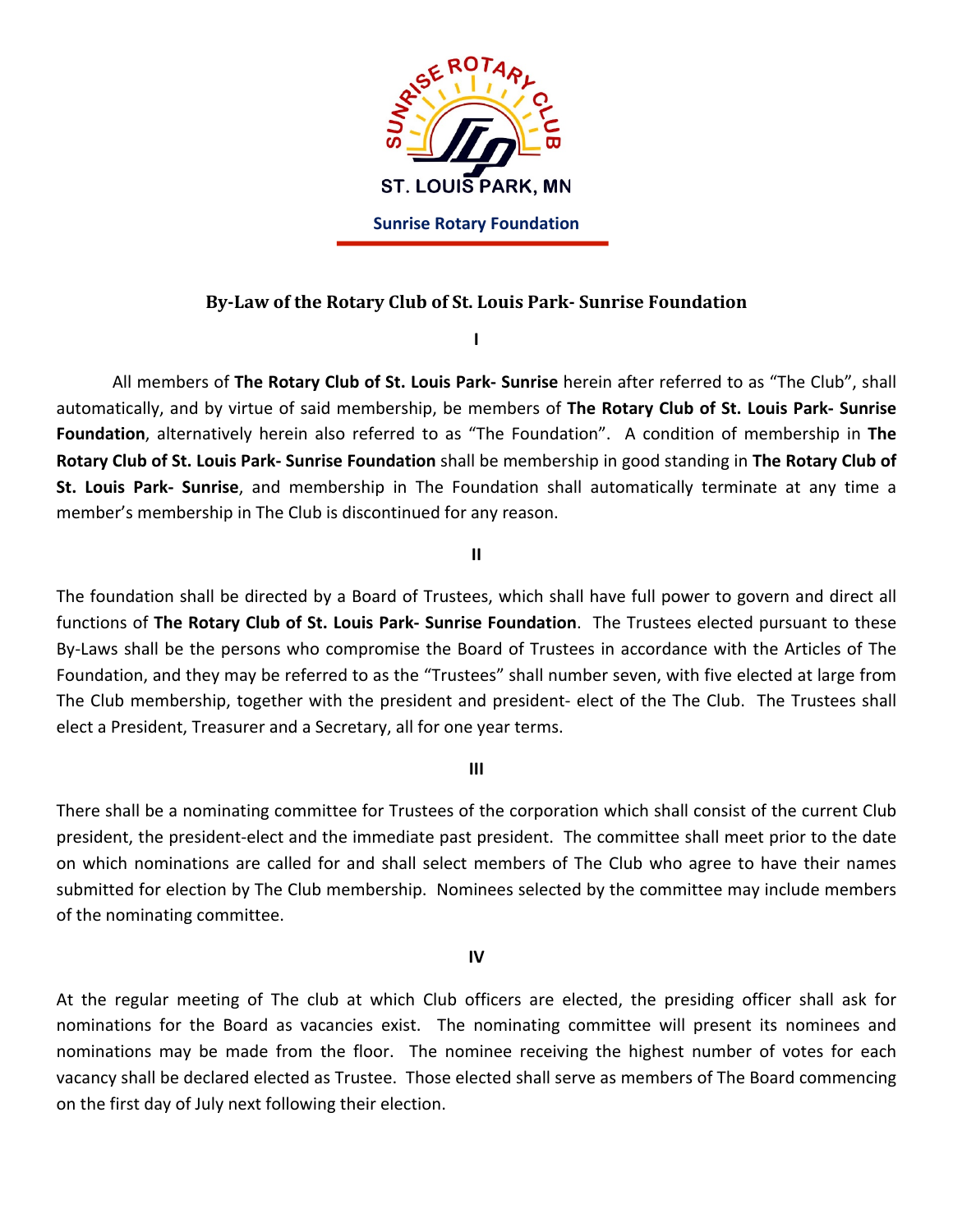The Trustees-at-large shall be elected for a term of two years, a member shall not serve more than two terms consecutively, and their terms of office shall be staggered in the process of annual elections.

**VI**

In the event of their resignation or removal from The Club, the Trustees shall be deemed to have terminated their office in this corporation. In the event of such vacancy or other incapacity, the Trustees may appoint another Club member to serve as a Trustee until the next regular election.

#### **VII**

All funds of The Foundation shall be deposited and held separately from the funds of The Foundation.

## **VIII**

The treasurer shall establish and maintain complete and separate financial records for The Foundation.

#### **IX**

There shall be an audit by a reputable accounting firm of the financial transactions of The Foundation no less than every five years. This audit shall be prepared in accordance with generally accepted accounting principles. A summary of this audit shall be distributed to The Club membership within 90 days of the close of the Rotary year.

All contributions approved by The Trustees that are in excess of \$3,000 to a single entity shall be submitted to The Club membership for approval by a majority vote of the members voting.

## **XI**

The Board shall meet as frequently as it may determine necessary, but shall meet at least quarterly. All meeting places and time shall be publicized in The Club bulletin at least fourteen days in advance. The fall meeting is designated at the annual meeting and the sprint meeting is designated for the election officers. Any Club member may petition or appear before The Board to advise or state their opinion on any matter concerning The Foundation.

## **XII**

The Trustee who is the president-elect of The Club shall serve as liaison between the Boards of The Club and The Foundation and shall act as a representative of The Club's membership. Should the president-elect determine at any time that the best interests of The Club are not being met buy one or more of the Trustees, the president-elect's finding and recommendations shall be reported to the Board of Directors of The Club, which shall then take action as it deems appropriate, including a recommendation to The Club membership that by a majority vote of a quorum of The Club membership, it remove and replace any or all of the Trustees

# **X**